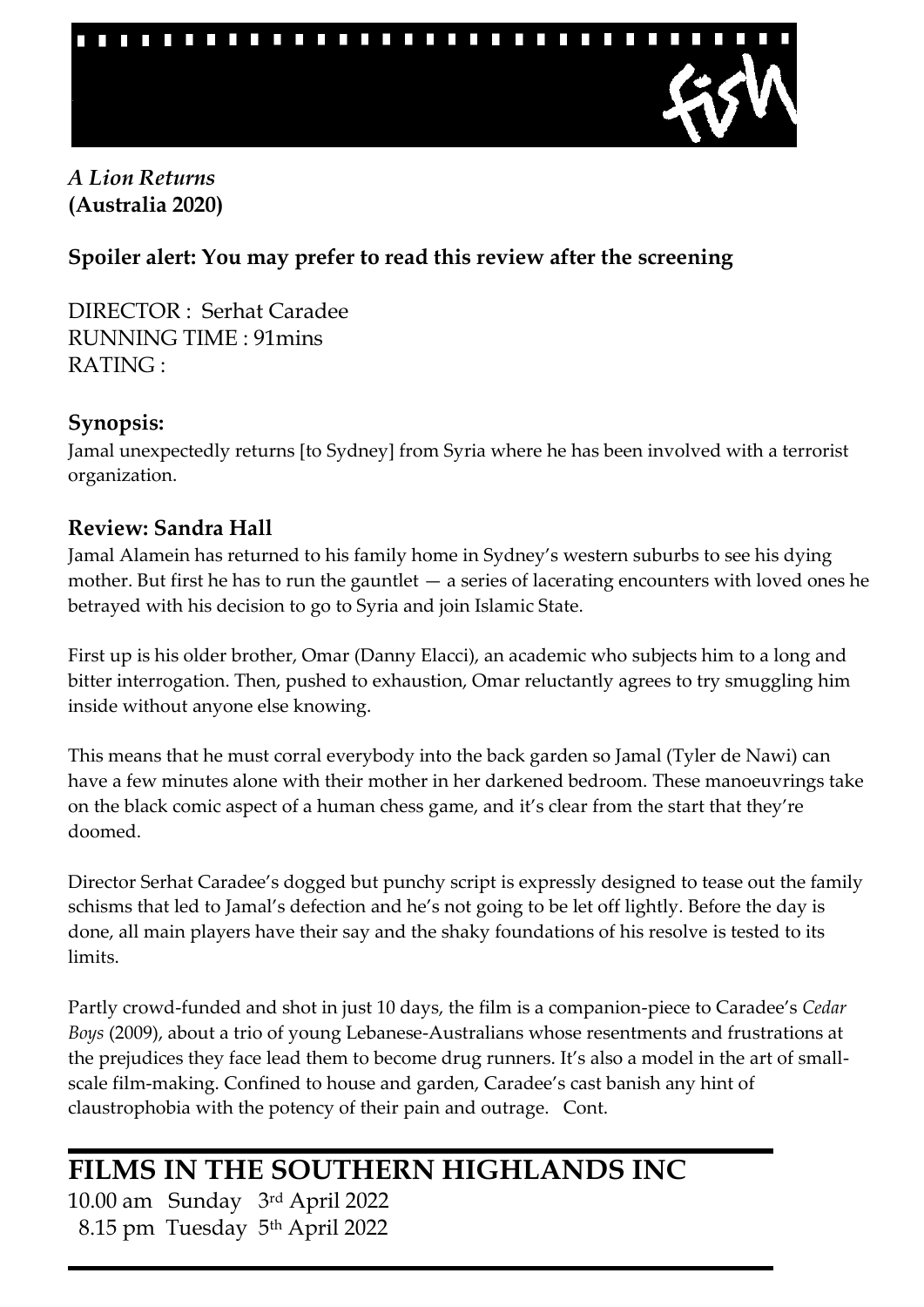#### **Review**: Cont.

Omar's role is to reiterate the extent of the damage – the police surveillance, the ostracism and finger-pointing that the family has suffered. With all this laid before him, Jamal fires up, countering with the accusation that they're all "whitewashed Arabs" and that his brother is ashamed of being Muslim. He becomes so enraged that he pulls a gun, leaving them both horrified and chastened.

It's a turning point that allows them to disinter their feelings for one another and talk. Childhood memories surface and Jamal reaches the stage where he can confess his disgust at Islamic State's cruelty towards the girls and women they captured and enslaved.

He's still hiding in the garden when round two begins. He's spotted by his young son and discovered by his wife, Heidi (Jacqui Purvis), and she, like Omar, is blazing with hurt and indignation. She reminds him that he is the reason she converted to Islam. When he asks her why she's not wearing the scarf, she tells him that it's no longer a religion she can defend. Effectively stripped of the bluster that he's been stoking in preparation for the whole ideal, he finds that he's been reduced to just one sentence: "It's complicated".

Underlying all these exchanges is the big question: how did he manage to sneak back into the country without being caught? And what can we infer from the ambivalent attitude of his uncle, Yahya (*Cedar Boys*' Buddy Dannoun), who has always been his confidant and supporter? Most important of all, it's plain nothing will be decided until Jamal is forced to confront the person who dominates the family – his father, Yusuf (Taffy Hany), a terse, implacable presence who spends most of the film sitting in the garden running a set of worry beads through his fingers.

To both Omar and Jamal, their father represents a one-man obstacle course. Jamal's life has been blighted by Yusuf's conviction that he would never amount to anything, while Omar, the family's high achiever, still regards him as someone to be handled with great care. Both sons know all too well that pride has always been more important to him than love.

Caradee's script is probably too verbose and much of it is predictable. It's hardly an original story but it's told with such conviction and his actors pack his dialogue with such a charge that there's a wealth of family history in every word. Consequently, you can read the constrictions dictated by its setting as a metaphor for the theme at its stormy heart.

Source: [www.smh.com.au](http://www.smh.com.au/) Sandra Hall 4/11/2020 Accessed 8/5/2021

**~~**

# **COMING UP:**

| May  | Portrait of a Lady on Fire<br>[France] | Sunday15th & Tuesday 17 <sup>th</sup> |
|------|----------------------------------------|---------------------------------------|
| June | Only the Animals<br>[France/Germany]   | Sunday 19th & Tuesday 21st            |
| July | A War [Denmark]                        | Sunday $24th$ & Tuesday $26th$        |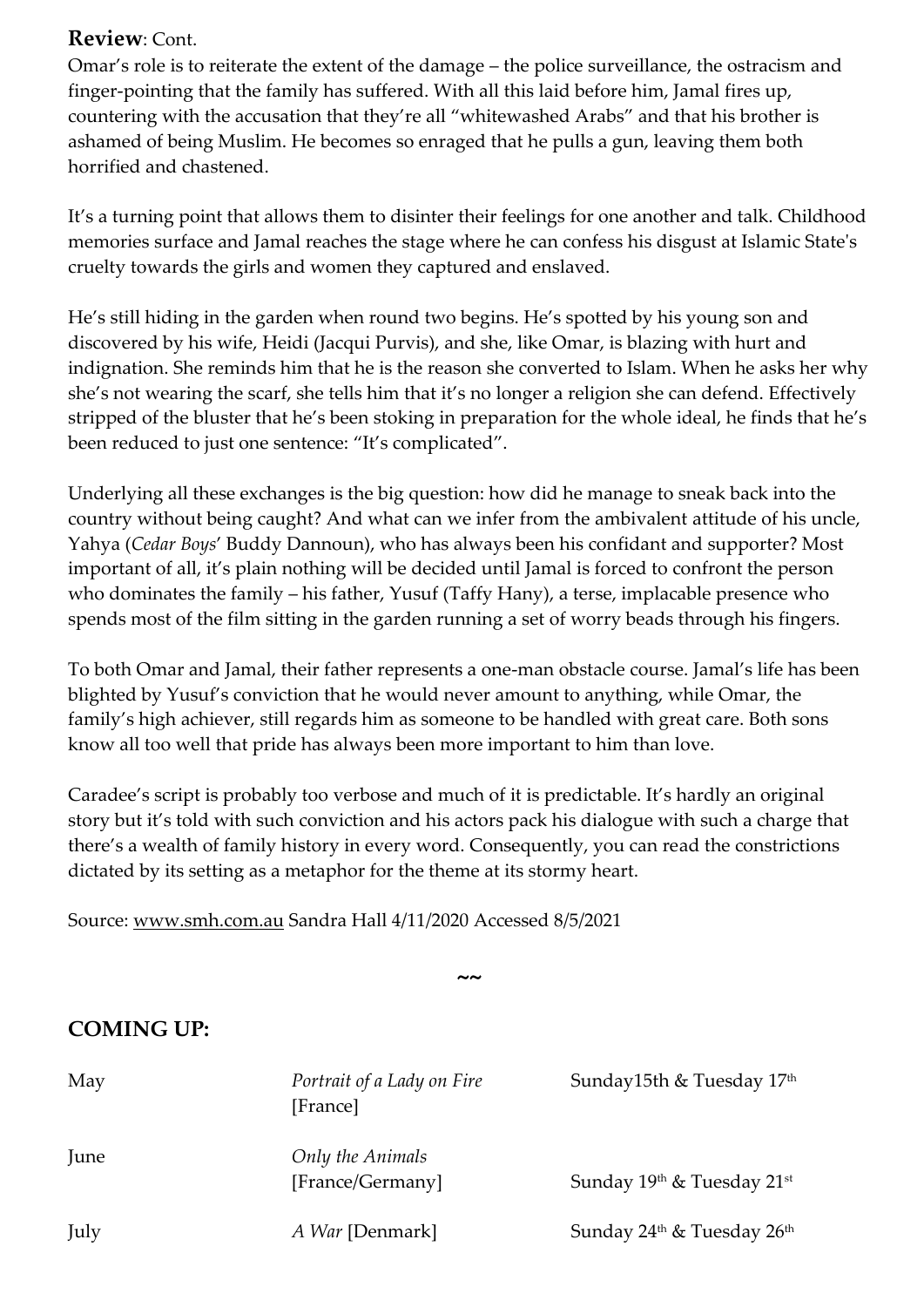## **Some Thoughts on:** *Golden Voices*

This gentle little piece of cinema from Israel had me in a bit of a bind. Despite some lovely, (the rendezvous between Raya and her stuttering, obsessed caller), and amusing, (Victor's friend's compliment, 'He made Kirk Douglas sound like a decent actor.'), moments throughout, I felt, overall, the film was underdone, lightweight and not really achieving it's potential. Indeed, the term FISH Lite, sprang to mind at its conclusion.

I loved the character Raya, who got on with accepting the difficulties in finding work in a new country, and who, by adapting her vocal skills, out of necessity, so successfully, really got the ball rolling for both of them. Her performance was warm, amusing and very endearing. Victor, however, was a sullen bully, dominating their situation and depicting a very unpleasant, unreasonable and violent nature.

This tension and the decline in their marital relationship was deserving of a much greater, more intense treatment than it received here.

When Victor aggressively, selfishly and cruelly smashed the filmic record of their greatest professional moments together, because of Raya's choice of employment, the question of why he was accessing the very service that he was so furious about, was never examined. Instead we had a very soft and sentimental 'reconciliation' as our couple moved on. Raya, darling, you should have gone with your heart and cleared off with your lovely, rose bearing, number one admirer. That cafe scene was just fabulous.

Finally, I did enjoy viewing this outing, but was disappointed because it could have been so much more, building on the great premise of their location and situation and professional backgrounds.

Despite that, full marks for the brilliant, faulty light switch conclusion to the film. Just wonderful!

#### **Ross Armfield.**

#### **Actor/Director : [Serhat Caradee](https://www.imdb.com/name/nm1313865/?ref_=nmbio_bio_nm)**

The award-winning Australian filmmaker regularly switches between working behind and in front of the camera. His second feature *[A Lion Returns](https://www.imdb.com/title/tt7034644?ref_=nmbio_mbio)* was released to critical acclaim in 2020 and made it onto *The Guardian*, *The Australian*, *Flicks* and *Filmink Magazine's* Top 10 Australian films of the year. The film also received AACTA and ADG nominations.

**~~**

Caradee's directorial debut, *[Cedar Boys](https://www.imdb.com/title/tt1229345?ref_=nmbio_mbio)* (2009) was accepted into 6 international film festivals and won the 'Audience Award' at the 56th Sydney International Film Festival along with nominations from the Australian Directors Guild (ADG), Australian Writers Guild (AWG) and AACTA (AFI).

Turkish born Caradee came to Australia when he was two years old. He grew up in Homebush and had a passion for sport and martial arts but eventually chose a career in acting, theatre and drama

Source: [www.aftrs.edu.au](http://www.aftrs.edu.au/) & [www.medium.com](http://www.medium.com/) Edited extracts / accessed 15/3/2022